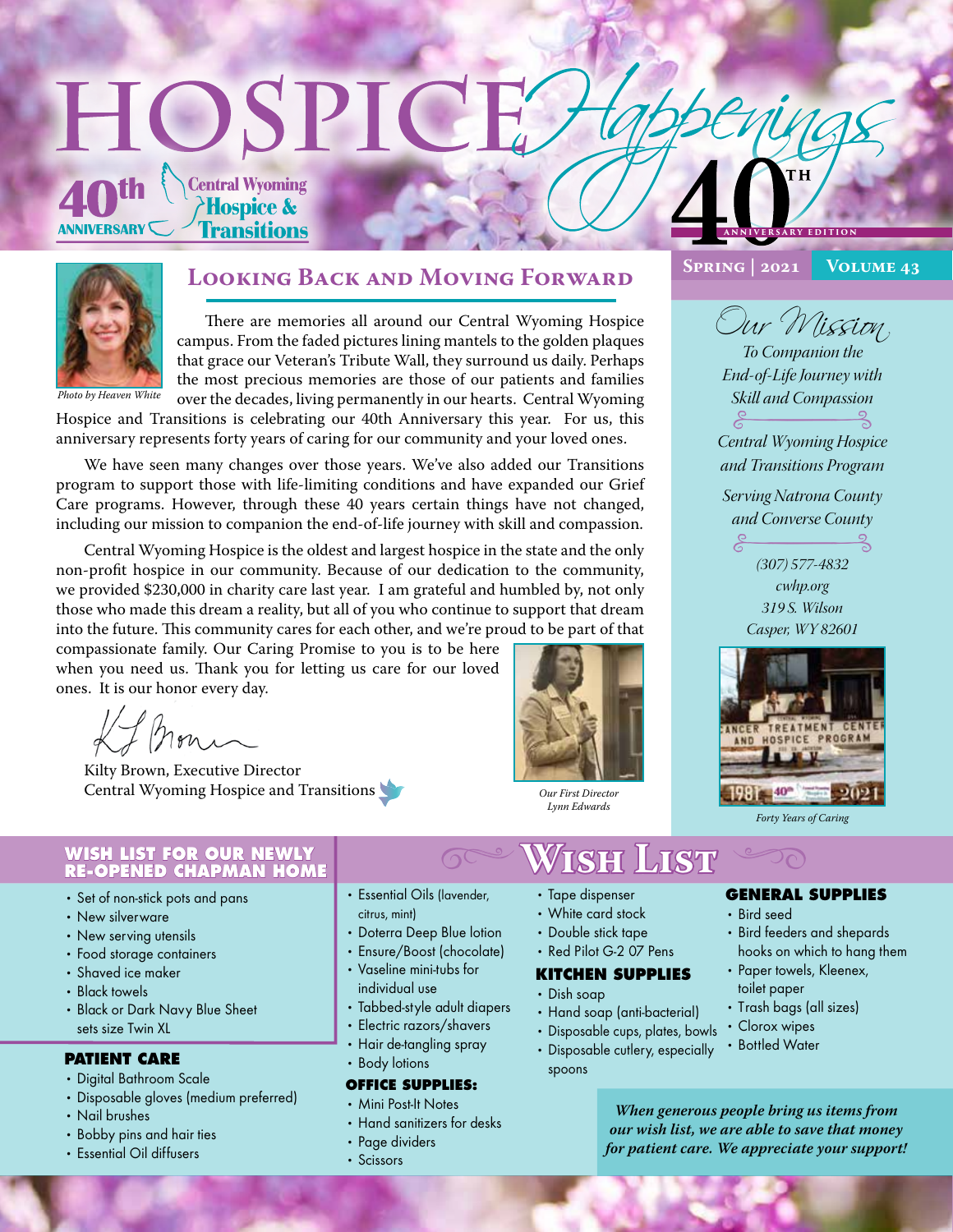#### **Board of Directors**

Lisa Hubbard, *President Architect, Retired Owner of GSG Architecture Firm*

Ryan Klinger, *Secretary/Treasurer VP Commercial Lender, Jonah Bank of Wyoming*

### **Members at Large**

Dean Cline *Owner, G.W. Mechanical, Inc.*

Stuart Atnip *President, American Title Company* Dr. Al Mattern

*Retired, Cardiologist, Memorial Hospital of Converse County* Thomas Shanor *Attorney, Shanor Law Offices P.C.*

> Larry Kloster *Retired, Financial Advisor*

Nancy Robertson *Physical Therapist, Nancy Robertson Therapy*

Craig Valdez *SVP Business Development and Retail Banking, Hilltop National Bank*

> Dr. Olutola Akiode *Wyoming Medical Center/ Banner Health*

Teresa McGlade, R.N. *Nurse Consulting of Wyoming*

#### **Medical Director**

Joe Schoeber, M.D.

#### **Executive Director** Kilty Brown, R.N.

| <b>WINDER GRACE</b>                          | <b>INITIATION</b><br><b>DATE</b> | EXPERATION OF         |           |
|----------------------------------------------|----------------------------------|-----------------------|-----------|
|                                              |                                  | <b>SST TERM : 2ND</b> |           |
| BANSEL SIX LIVEN<br><b>President</b>         | 01-06-81                         | 10/84                 |           |
| <b><i>RICH WILKING</i></b><br>Vloe-President | $11 - 05 - 80$                   | 16/81                 | $-18/85$  |
| JULI, ALBUM<br>Secretary                     | 05-26-81                         | 10/82                 | $-30.09%$ |
| CAROL FELLOWS, M.D., 08-12-80<br>Treasurer   |                                  | 10/84                 |           |
| DAN SAINSTEAD, M.D. 09-30-80                 |                                  | 10/82                 | Ho/St.    |
| MAI MATSON, M.D. DB-12-80                    |                                  | 10/84                 |           |
| FAIR JOHNSON, H.D. 08-12-80                  |                                  | 10/83                 | $-10/36$  |
| LOUISE CLASSEN                               | $08 - 13 - 80$                   | 80/81                 | 10/16     |
| <b>ELLEE ELLBOGEN</b>                        | $09 - 27 - 83$                   | 1/3/56                |           |
| JUN POUTER                                   | 84-86-81                         | 10/81                 | 3.0784    |
| <b>URIT JUNEL</b>                            | 10-16-14                         | <b>MA/BZ</b>          |           |
| TOP SCHEEN, M.D.                             | 109-109-06                       | 106/1981              |           |

*One of our first Board of Directors*



*Dan Sullivan (L) with Dr. Dan Grinstead*

Dan Sullivan is one of the original members of the Central Wyoming Hospice Board of Directors, and you might say he was the "money guy," being in the banking business at the time. "Initially, we didn't have anything, but we needed to raise a little money, and that money was primarily going to be used to defer the expenses of training volunteers," Dan recalls. "Our program was home-based in the beginning because volunteers would

just go out and sit with patients and relieve family members so they could have a night out or go to the movies, and just be with them as they reached their last phase and their last days and became close and friendly with these folks."

Then and Now:

*Donors Make A Difference*

Dan tells the story of calling on Casper businessman Fred Goodstein after the original Hospice Home and Cancer Treatment Center on South Jackson was formally

dedicated on June 5th of 1981. Fred agreed to meet, Dan recalls, "And I walked into his office and he sat there and grilled me for about an hour and a half or two hours, he was very thorough about wanting to know, he wasn't an easy touch at all," Dan says. "I said, 'Fred, I hope I've interested you enough in Hospice and what we're doing that we could get a contribution, \$500, maybe a \$1000 from you for our campaign'. And he said, 'I think we can do something like that.'"

Fred called for his secretary to bring in the big three-ring binder checkbook and threw back the cover. "He took out his pen and looked at me and says, 'Now, tell me what the balance of that mortgage is on your building.' He wrote me



*Groundbreaking for our first Hospice Home*

*Continued on page 3…*

**Memorial Paver Dedication**  June 19th

**Kids Grief Camp** (two sessions) June 16th-18th, June 23rd-25th

**Governors Invitational Golf Classic** July 30th

> **Candlelight Remembrance** September 14th, 7:00 p.m. Kloefkorn Home Garden

**Oktoberfest** September 25th, Ramkota Hotel

## **UPCOMING and ONGOING EVENTS**

**Fall Grief Support Group** September 21st - October 26th Tuesdays 5:30 p.m. - 7 p.m.

**Volunteer Training:** Our training is ongoing and conducted partially online. Please contact Dixie at Dixieb@cwhp.org if you're interested in joining our Volunteer Team

**Grief Support:** This support is offered to anybody in the community at no charge. For more information, contact Todd at Toddv@cwhp.org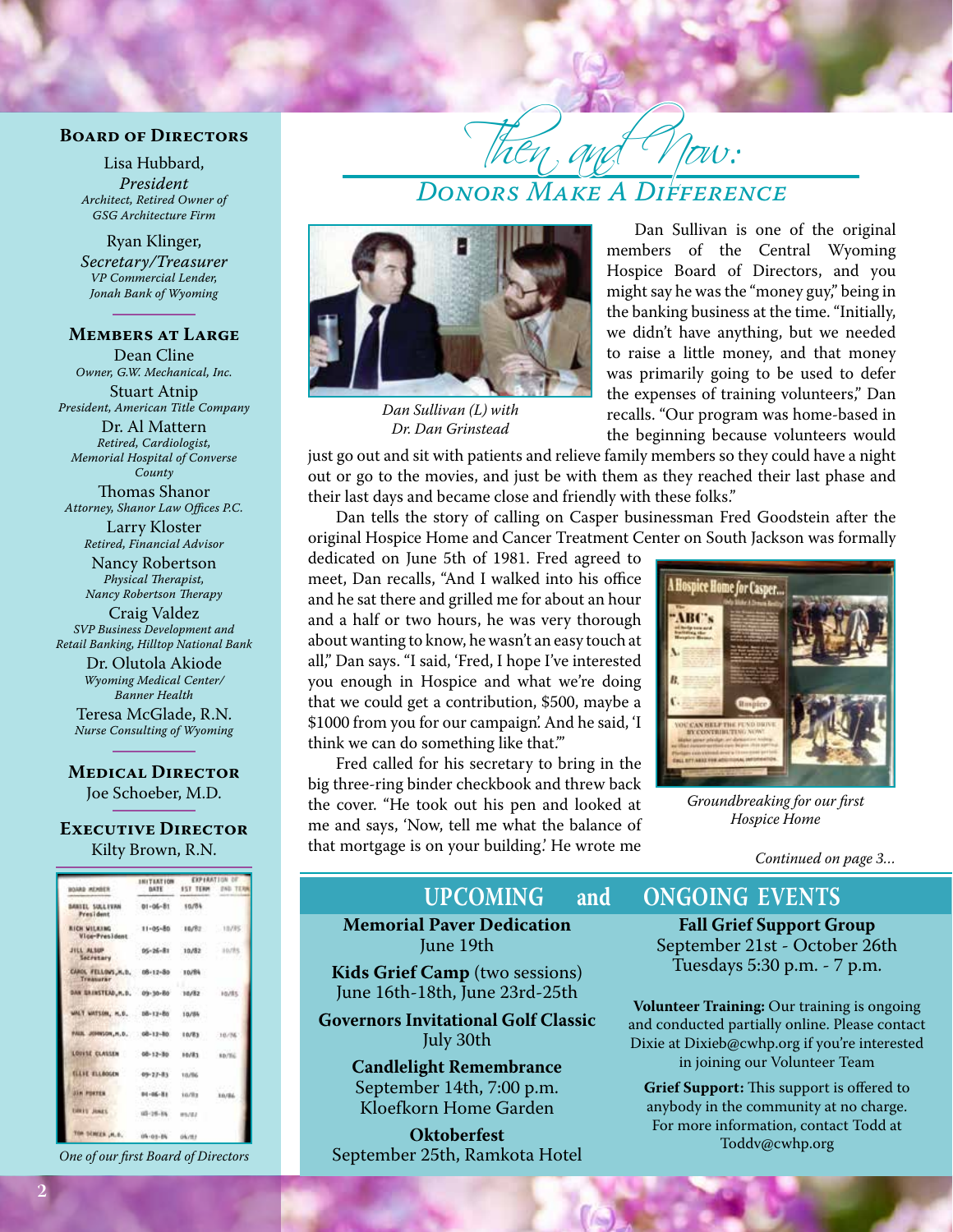a check for \$120,000, and that is what jump-started Central Wyoming Hospice. Now we had money that we didn't have to use solely to pay the mortgage and play catch-up all the time."

More donors and fundraisers followed, and the community started to rally around. Dan remembers, "Hospice had become something that the community began to rally around because people came, and they saw a benefit to it. There were hundreds of people who came through the process and said, you know, what Hospice did for my father or my mother or my brother, my aunt, or my uncle, I saw it first-hand, I saw how it added to my family's quality of life, and so they spread the word and gave money. It was just wonderful to see."

*If you'd like to know more about how you can help with a donation or by including Central Wyoming Hospice and Transitions in your estate, call Rachel at (307) 577-4832.*



*Minding the Office: Early Days at Central Wyoming Hospice By Robin Mundell*

One of my most memorable jobs in my career is the time I spent as the office manager at the Central Wyoming Cancer Treatment Center and Hospice Program (1984-1985). The organization operated on a very lean budget, having only three employees: Terri Marnell the chemotherapy nurse, Ellie Corbett, also a nurse and the hospice volunteer coordinator, and myself. At the time, the facility was in the 200 block of S. Jackson Street, a two-story building that formerly was an apartment complex.

*Robin Mundell hard at work*

The apartments were kept intact on the second floor so out of town patients receiving radiation treatment, usually done on a daily basis, would have an affordable place to stay.

The main floor housed the chemotherapy treatment room, offices, a reception area and two exam rooms for patients to see Dr Paul Johnson and Dr Carol Fellows. They used a team approach to cancer treatment. Dr Fellows was the radiation expert and Dr Johnson was the cancer doctor. This type of collaboration for treatment modalities for cancer, or any disease, was very unique for this time.

I remember the second floor apartments posed an accessibility problem for patients. At one time Ellie Ellbogen and Louise Classen, board members, were supposed to go with me to see a potential donor. They were unable to go so they sent me on a lone mission. After tea and a lot of conversation, the donor informed me that she would donate the necessary funds to install an elevator in the building, thus removing the accessibility challenge! I believe the amount donated was about \$30,000.

I also had many pleasant conversations with patients who were there for treatment and evaluations. One patient always came in with a positive attitude and a smile on her face. On one particularly cloudy, snowy day, I asked the perfunctory question: "How are you doing today Vernie?" She replied, "I am doing great. Every day I wake up is a good day". Those words have stuck with me for over 35 years. What a great attitude and lesson for us all to reflect upon. Indeed, every day we awaken, no matter then weather or challenges we face, is a GOOD day! When I have bad days, I think about her philosophy and am thankful that I have awakened, and it WILL be a good day.

If you'd like to know more about Central Wyoming Hospice and Transitions and how we can help your family and loved ones, please call us at (307) 577-4832 or visit our website at cwhp.org.

## **~ Memories: Our Patients, Our Family ~**

*The people we care for are much more than patients, they become our family. When one of them dies, the staff shares their memories of that person to all of us. Here are some of the stories:* 

*"(She) was a strong woman who lived and died on her terms. I wish we would have had more time to enjoy her no nonsense spirit. She absolutely loved*  *baseball and horse racing and was able to take her family to the World Series in 2006."*

*"Loved talking to her and if you got to see the picture of her husband and her as a young couple you knew she was an adventurer. When I asked her what was on her bucket list she told me skydiving and zip lining! What a sweet passing. I loved listening to her*  *talk about the adventures and her little shitzu dog... and she had the best sense of humor! She was quite the gal."*

*"I spent a lot of time with (her). She had a smile that would brighten my day! Such a sweetheart! She was showing me that for Christmas, they hung up a stocking for each member of her family. There were 97 total stockings!! She will be dearly missed."*